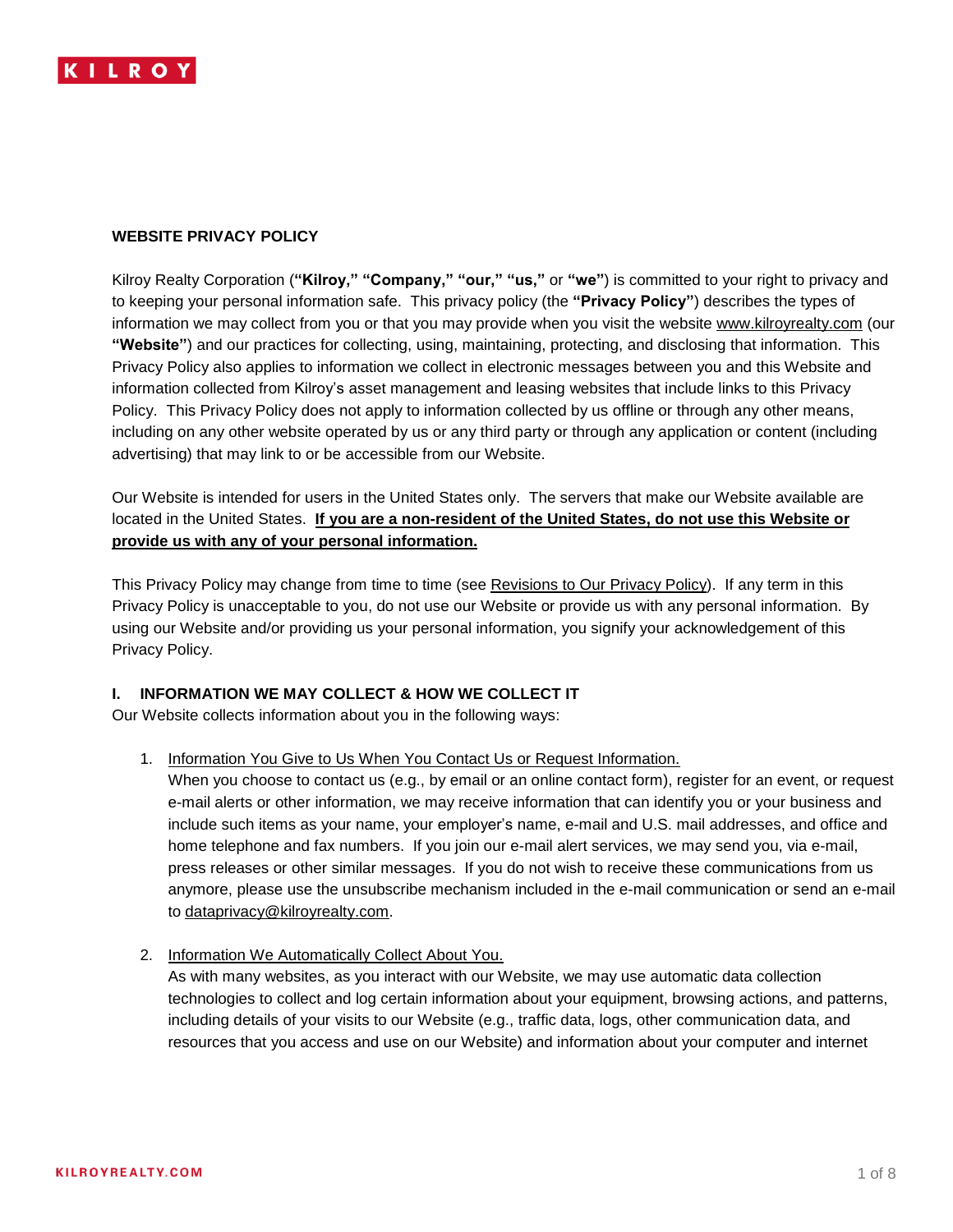

connection (including your IP address, operating system, and browser type).

# 3. Cookies

The technologies we use for automatic data collection include cookies (i.e., browser cookies), flash cookies, and web beacons. We may store cookies (e.g., locally stored objects) on your computer's hard drive when you use our Website. These devices help us speed up your future activities or improve your experience by remembering the information that you have already provided to us. Third parties operating on behalf of us and/or its affiliates may also use these devices to provide us with anonymous data and information regarding the use of our Website. At your option, you may block or delete devices from your hard drive. However, by disabling such tracking devices, you may not have access to the entire set of features of our Website. For more information about cookies, including links to web browser instructions for disabling and managing such tracking devices, visit [http://www.usa.gov/optout-instructions.shtml.](http://www.usa.gov/optout-instructions.shtml)

We use Google Analytics to collect information on your use of our Website. Google Analytics collects information such as how often users visit our Website, what pages they visit, and other sites visited prior to or after coming to this site. The data collected through these tools is not tied to other personal information that we collect about you. To know more about data collected by Google Analytics, visit http://www.google.com/policies/privacy/. You may prevent the use of Google Analytics by disabling cookies as described above. You may also prevent Google Analytics from recording the data generated by the cookie and pertaining to your use of our Website (including your IP address), or processing this data, by downloading and installing the following browser plug-in available through Google at the following link: [https://tools.google.com/dlpage/gaoptout.](https://tools.google.com/dlpage/gaoptout)

# **II. OTHER INFORMATION WE COLLECT ABOUT YOU**

Kilroy may also collect and receive information about you from the following websites, which Kilroy will use in accordance with this Privacy Policy.

1. Kilroy Property Websites.

We may receive personal information about you collected from other Kilroy property websites that are operated by its third-party property managers.

### 2. Asset Management Websites.

We collect information about you when you visit our asset management websites, which includes contact information provided by prospective tenants, information related to onboarding new tenants and property managers, and information collected through a variety of web forms available (e.g., keycard registration, locker rental). These websites also use the automatic data collection technologies outlined in Section I(3) of this Privacy Policy.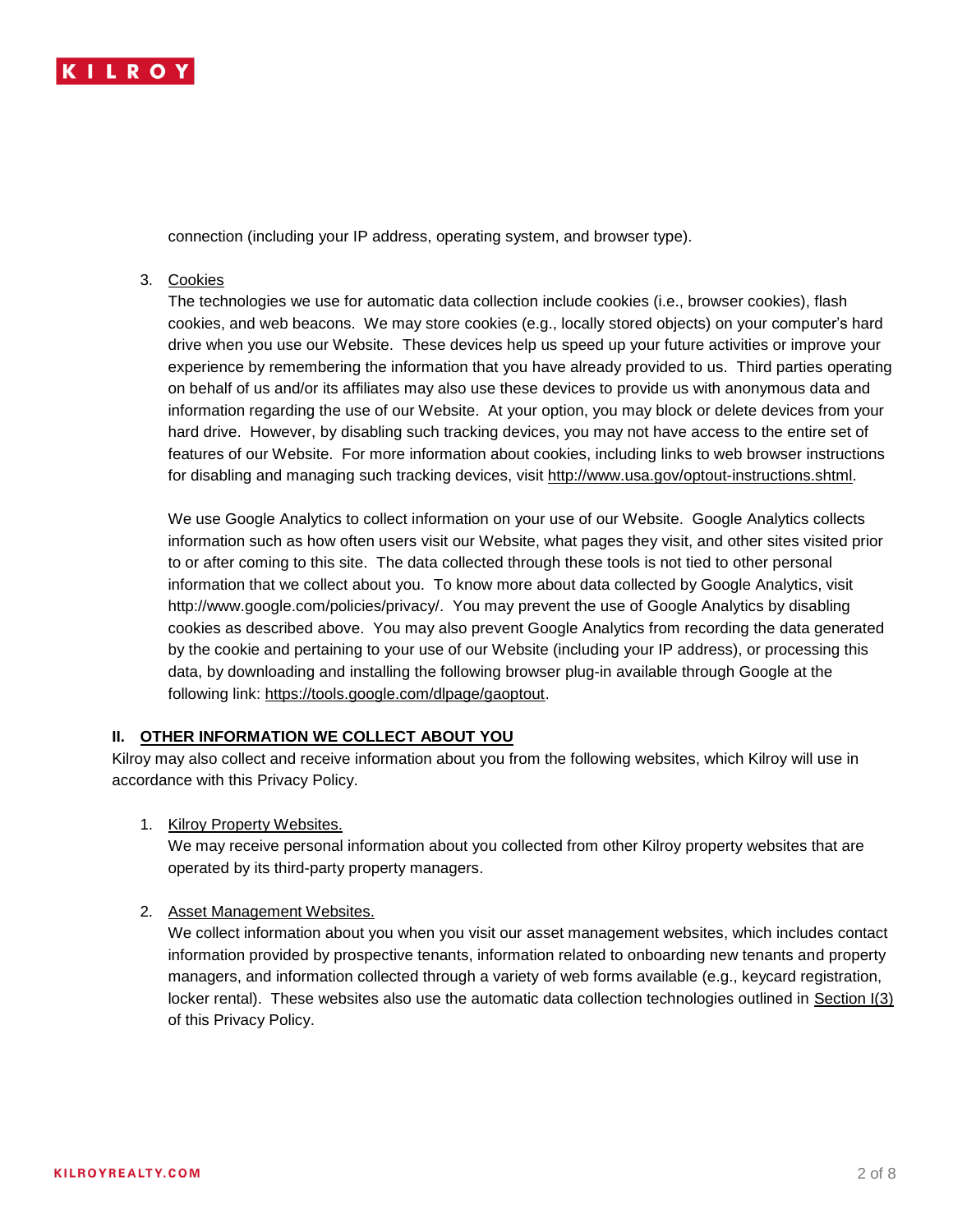

## 3. Leasing Websites.

We may also receive information about you when you choose to contact us through our leasing websites (e.g., send us an email with a question about a Kilroy project or complete one of our online contact forms), register for an event, or request e-mail alerts or other information. We may receive information that can identify you or your business and include such items as your name, your employer's name, email and U.S. mail addresses, and office and home telephone and fax numbers. If you join our e-mail alert services, we may send you, via e-mail, press releases or other similar messages. If you do not wish to receive these communications, please use the unsubscribe mechanism included in the e-mail communication or send an e-mail to *[dataprivacy@kilroyrealty.com.](mailto:dataprivacy@kilroyrealty.com)* 

### 4. Event Websites.

We may also collect information about you when you register for one of our events on a third-party website (e.g., name, company name, email address, and comments).

## **III. HOW WE USE AND SHARE THE INFORMATION WE COLLECT**

We may use or disclose the information we collect for the following business purposes:

- We may use your information to provide our Website and its contents to you.
- We may use your personal information to fulfill or meet the reason you provided the information (e.g., to respond to your e-mail or request for information).
- We may use your personal information in order to communicate with you about our properties and services or to provide you with information or marketing materials that may be of interest to you. If you do not wish to receive these communications from us anymore, please use the unsubscribe mechanism included in the e-mail communication or send an e-mail to [dataprivacy@kilroyrealty.com.](mailto:dataprivacy@kilroyrealty.com)
- In the event of a sale, merger, consolidation, change in control, transfer of substantial assets, reorganization, or liquidation, we may transfer, sell, or assign to third parties information concerning your relationship with us, including, without limitation, personally identifiable information that you provide and other information concerning your relationship with us.
- We may disclose your personal information if permitted by law or required to do so by law, court order, or government regulations or where we believe such action is necessary in order to protect or defend our interests or the interests of our customers or users of our Website.
- We may disclose your personal information to help maintain the safety, security, and integrity of our Website, products and services, databases and other technology assets, and business.
- We may aggregate and use the information you provide to us or that we collect through our automatic data collection technologies for system administration and to monitor the use of our Website. We use the aggregated information to measure the number of visits to our Website, the average time spent on our Website, the number of pages viewed, and to monitor various other Website statistics. This monitoring helps us evaluate how our Website is used and helps us continuously improve the content we provide.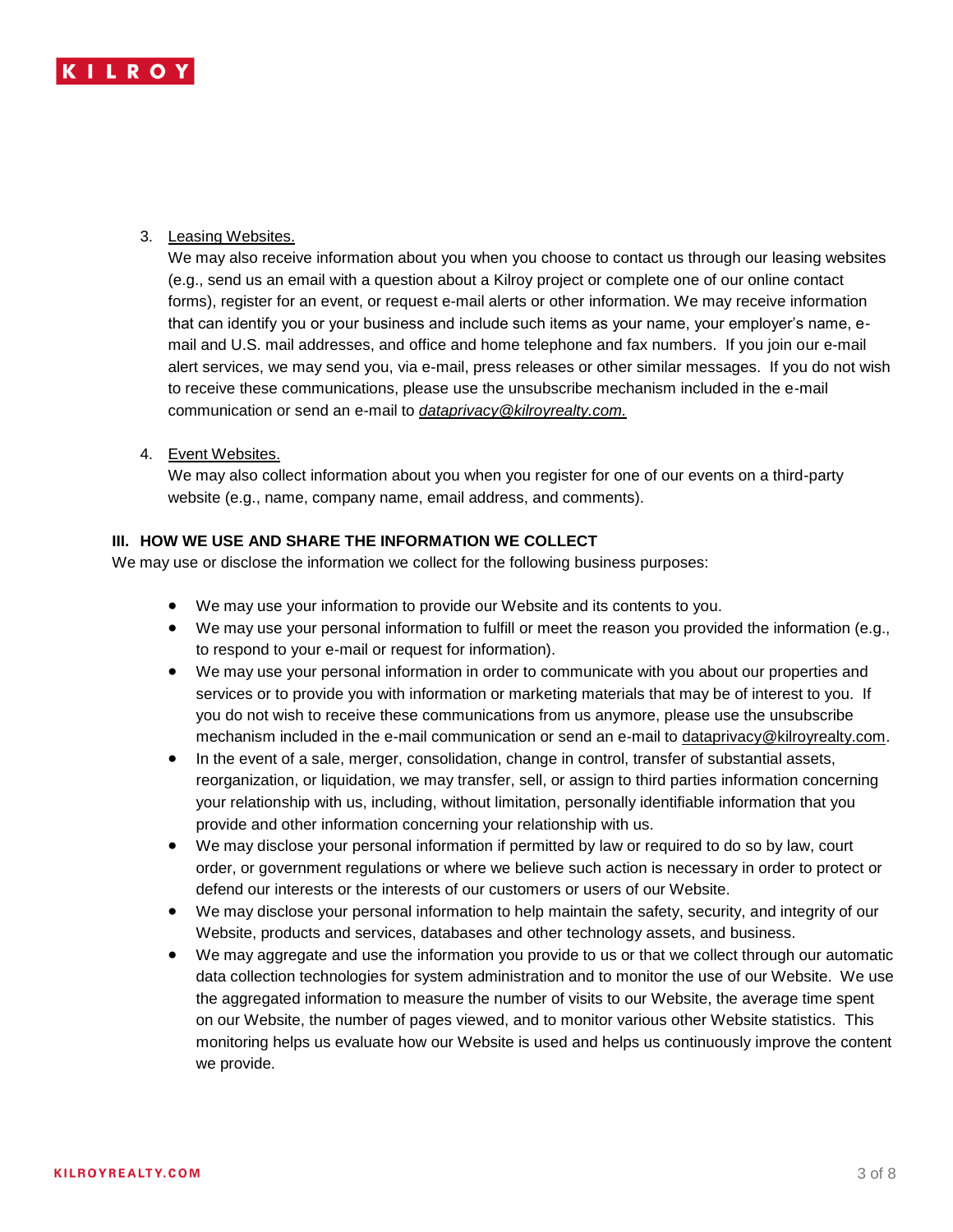

- We may use your information for any other purpose disclosed by us when you provide the information or with your consent.
- We may transfer your personal information to third parties for the performance of services provided to us, including third party providers of services related to the operation and management of our Website, or in connection with the administration and support of the activities noted above.

If we disclose personal information to a third party for a business purpose, we enter into a contract that describes the purpose and requires the recipient both to keep that personal information confidential and not to use it for any purpose except performing the contract.

# **IV. THIRD-PARTY WEBSITES**

Our Website may contain links or references to other websites outside of our control, and this Privacy Policy does not apply to these websites.

# **V. CHILDREN'S PRIVACY**

Our Website is not intended for children under 13 years of age. No one under 13 may provide any personal information to or on our Website. We do not knowingly collect personal information from children under 13. If you are under 13, do not use or provide any information on this Website. If we learn we have collected or received personal information from a child under 13 without verification of parental consent, we will delete that information. If you believe we might have any information from or about a child under 13, contact us by phone at 833-319- 2998 or email at [dataprivacy@kilroyrealty.com.](mailto:dataprivacy@kilroyrealty.com)

### **VI. APPLICANTS FOR EMPLOYMENT**

If you apply for employment with Kilroy, we collect information that you provide to us when you complete and submit your employment application, and any information you provide to us as a follow-up to your application. We may also collect information about you from vendors and service providers that we work with in the application process, such as vendors that process or review applications, that suggest candidates for us, or that assist with an applicant's potential relocation.

We may use the information we collect, in order to:

- Process and evaluate an applicant's application, qualifications, and credentials for employment with Kilroy;
- Contact applicants regarding the status of their application for employment;
- Assist with the onboarding of an applicant into employment;
- Conduct internal research;
- Conduct background checks;
- Monitor Kilroy's recruitment initiatives and equal opportunities policies;
- Determine an applicant's need for special accommodations;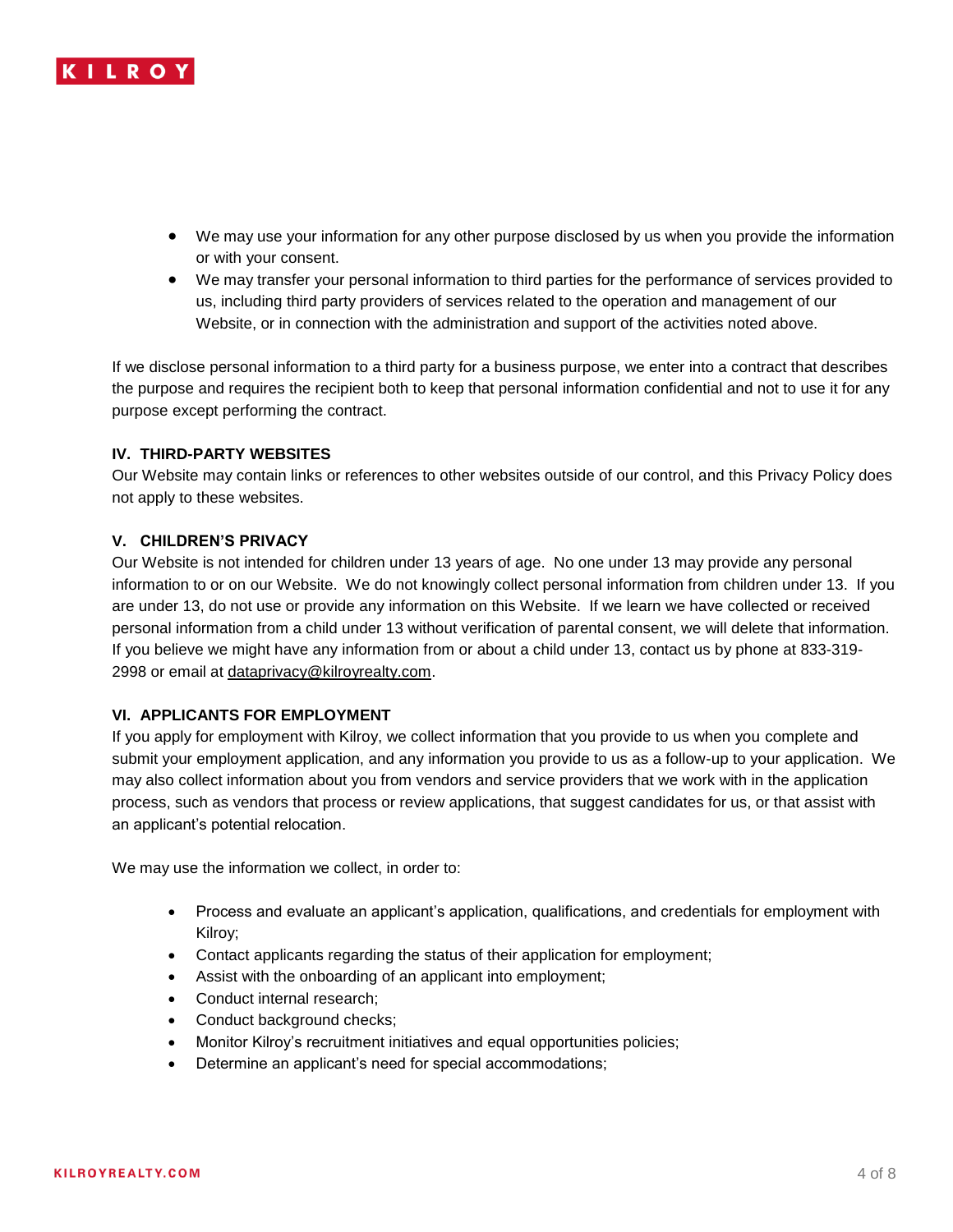

- Evaluate an applicant's legal ability or capacity for employment;
- To detect security incidents, protect against malicious, deceptive, fraudulent, or otherwise illegal activity; and
- Determine the terms of an applicant's potential employment with Kilroy.

We may share your information with our affiliates and with service providers who assist us in the application process such as background check, relocation, and executive search vendors, or vendors who otherwise process applications. We may also share your information to satisfy any applicable law, regulation, subpoenas, court orders, warrants, governmental requests, or legal process if in our good faith opinion such is required or permitted by law. We may also share your information with a third-party performing audit, legal, operational, or other similar services for or on behalf of Kilroy. Moreover, we reserve the right to disclose and transfer the information we collect: (i) to a subsequent owner, co-owner, or operator of the Website or associated databases; or (ii) in connection with the negotiation, planning, or completion of a corporate merger, consolidation, restructure, sale of substantially all of our shares or assets, or other corporate change.

### **VII. REVISIONS TO OUR PRIVACY POLICY**

We reserve the right to change this Privacy Policy at any time. Any changes we make will be posted on this page. If we make material changes to how we treat your personal information, we will notify you via our Website. The date this Privacy Policy was last updated/reviewed is identified below. You are responsible for periodically monitoring and reviewing any updates to this Privacy Policy. Your continued use of our Website after such amendments will be deemed your acknowledgement of these changes to this Privacy Policy.

### **VIII.CONTACT INFORMATION**

Should you have any questions or concerns about this Privacy Policy or the collection of information, contact us by phone at 833-319-2998 or email at [dataprivacy@kilroyrealty.com.](mailto:dataprivacy@kilroyrealty.com)

### **IX. EFFECTIVE DATE OF POLICY**

This Privacy Policy is effective and was last updated on December 27, 2019.

# **X. ADDITIONAL INFORMATION FOR CALIFORNIA RESIDENTS**

The California Consumer Privacy Act ("CCPA") provides eligible California residents with specific rights with respect to our collection, retention, and use of Personal Information. This California Privacy Rights section supplements this Privacy Policy and applies solely to eligible residents of California as of January 1, 2020. Any terms not defined in this section have the same meaning as defined in the CCPA.

### 1. Information We Share With Third Parties

Kilroy may disclose your personal information to a third party for a business purpose as described in this Privacy Policy. When we disclose personal information for a business purpose, we enter into a contract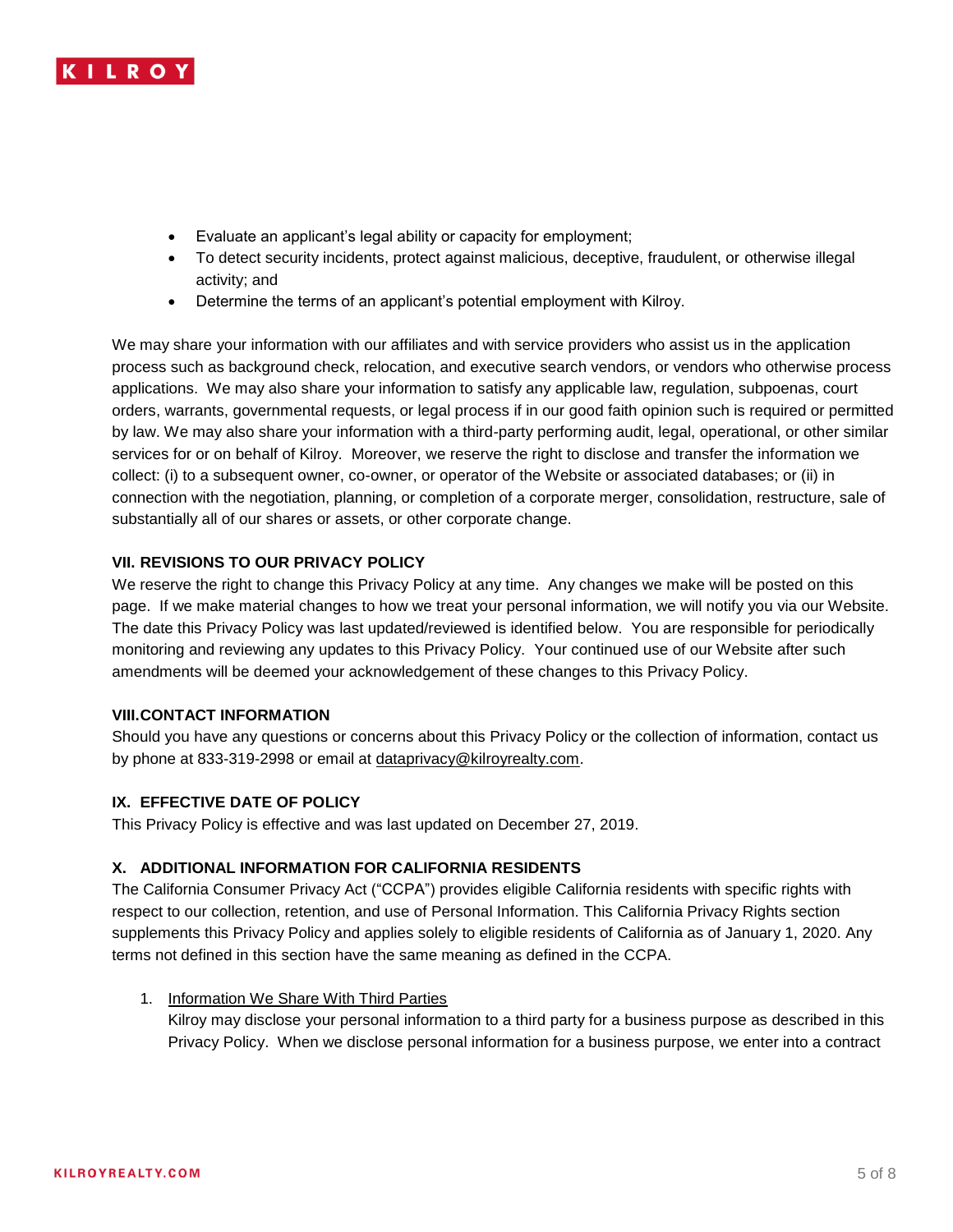

that describes the purpose and requires the recipient both to keep that personal information confidential and not to use it for any purpose except performing the contract.

#### **Disclosures of Personal Information for a Business Purpose**

In the preceding 12 months, we have disclosed the following categories of personal information for a business purpose:

- Identifiers such as name, mailing address, phone number, fax number, IP address, email address, or other similar identifiers.
- Internet or other similar network activity, including but not limited to, browsing history, search history, activity history, resources (e.g., videos, articles, and PDFs) that you access, download and use on our Website, traffic data, location data, logs, language, date and time of access, frequency, http response code, and other communication data or information regarding your interaction with an Internet web site (including our Website).

We disclose your personal information for a business purpose to our service providers.

#### **Sales of Personal Information**

In the preceding 12 months, we have not sold our consumers' personal information.

### 2. Rights With Regard To Your Personal Information

The CCPA provides consumers with specific rights regarding their personal information. This section describes your CCPA rights and explains how to exercise those rights.

#### *Access to Specific Information and Data Portability Rights*

You have the right to request that we disclose certain information to you about our collection and use of your personal information over the past 12 months. Once we receive and confirm your verifiable consumer request (see Exercising Access, Data Portability, and Deletion Rights), we will disclose to you:

- The categories of personal information we collected about you.
- The categories of sources for the personal information we collected about you.
- Our business or commercial purpose for collecting or selling that personal information.
- The categories of third parties with whom we share that personal information.
- The specific pieces of personal information we collected about you.
- If we sold or disclosed your personal information for a business purpose, two separate lists disclosing:
	- $\circ$  The categories of personal information that we sold about you and the categories of third parties to whom the personal information was sold.
	- $\circ$  The categories of personal information that we disclosed about you for a business purpose.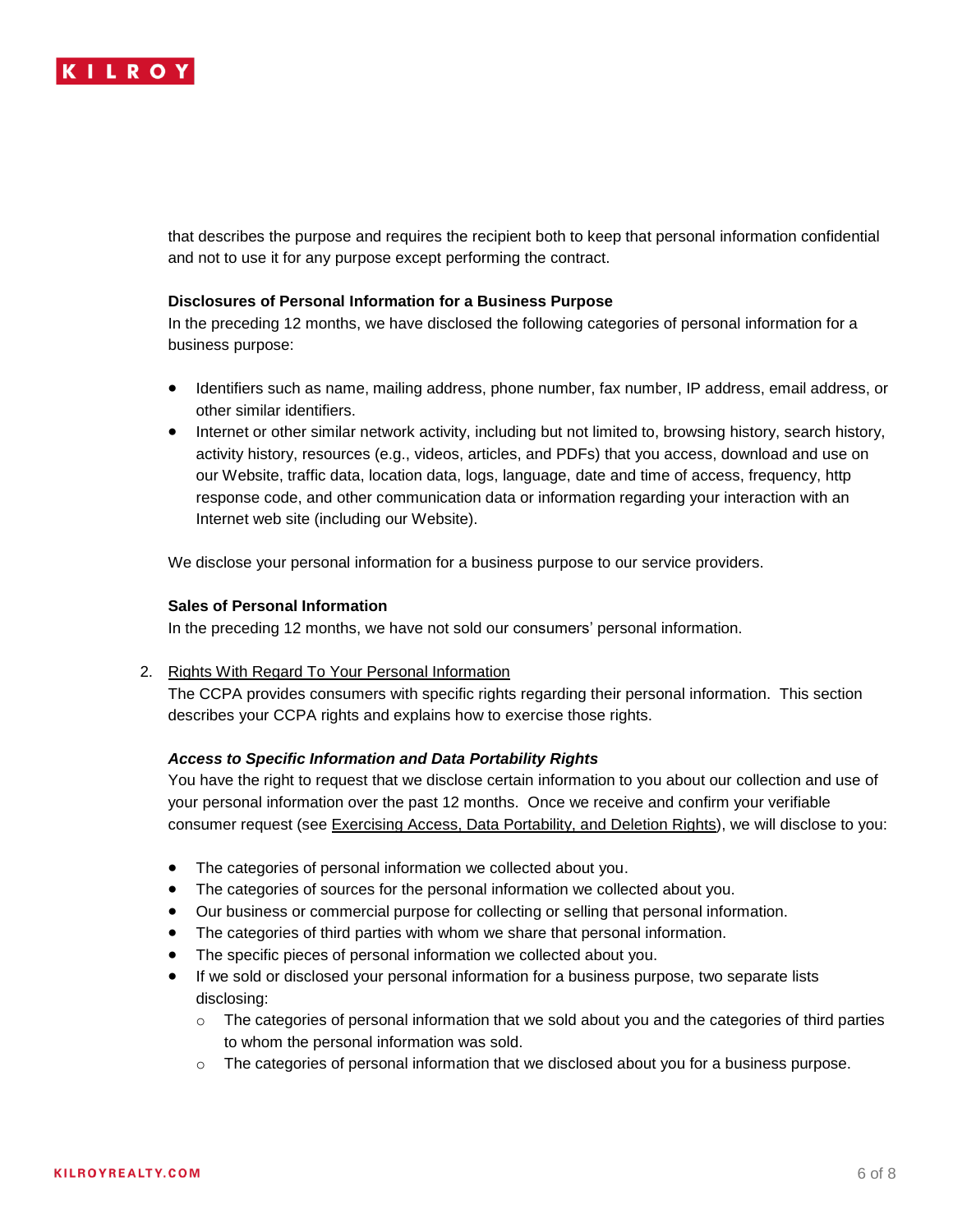

### **Deletion Request Rights**

You have the right to request that we delete any of your personal information that we collected from you and retained, subject to certain exceptions. Once we receive and confirm your verifiable consumer request (see Exercising Access, Data Portability, and Deletion Rights), we will delete (and direct our service providers to delete) your personal information from our records, unless an exception applies.

We may deny your deletion request if retaining the information is necessary for us (or our service provider(s)) to:

- Complete the transaction for which we collected the personal information, provide a good or service that you requested, take actions reasonably anticipated within the context of our ongoing business relationship with you, or otherwise perform our contract with you.
- Detect security incidents, protect against malicious, deceptive, fraudulent, or illegal activity; or prosecute those responsible for such activities.
- Debug products to identify and repair errors that impair existing intended functionality.
- Exercise free speech, ensure the right of another consumer to exercise his or her free speech rights, or exercise another right provided for by law.
- Engage in public or peer-reviewed scientific, historical, or statistical research in the public interest that adheres to all other applicable ethics and privacy laws, when the deletion of information may likely render impossible or seriously impair the achievement of such research, if you previously provided informed consent.
- Enable solely internal uses that are reasonably aligned with consumer expectations based on your relationship with us.
- Comply with a legal obligation (including complying with the California Electronic Communications Privacy Act (Cal. Penal Code § 1546 *et. seq.*)).
- Otherwise use your personal information, internally, in a lawful manner that is compatible with the context in which you provided the information.

### **Exercising Access, Data Portability, and Deletion Rights**

To exercise the access, data portability, and deletion rights described above, submit a verifiable consumer request to us by either calling us at 833-319-2998 or emailing us at [dataprivacy@kilroyrealty.com.](mailto:dataprivacy@kilroyrealty.com)

We will only use personal information provided in your consumer request to verify your identity or authority to make the request. We cannot respond to your request if we cannot verify your identity or authority to make the request. Only you, or a person registered with the California Secretary of State that you authorize to act on your behalf, may make a verifiable consumer request. You may also make a verifiable consumer request on behalf of your minor child.